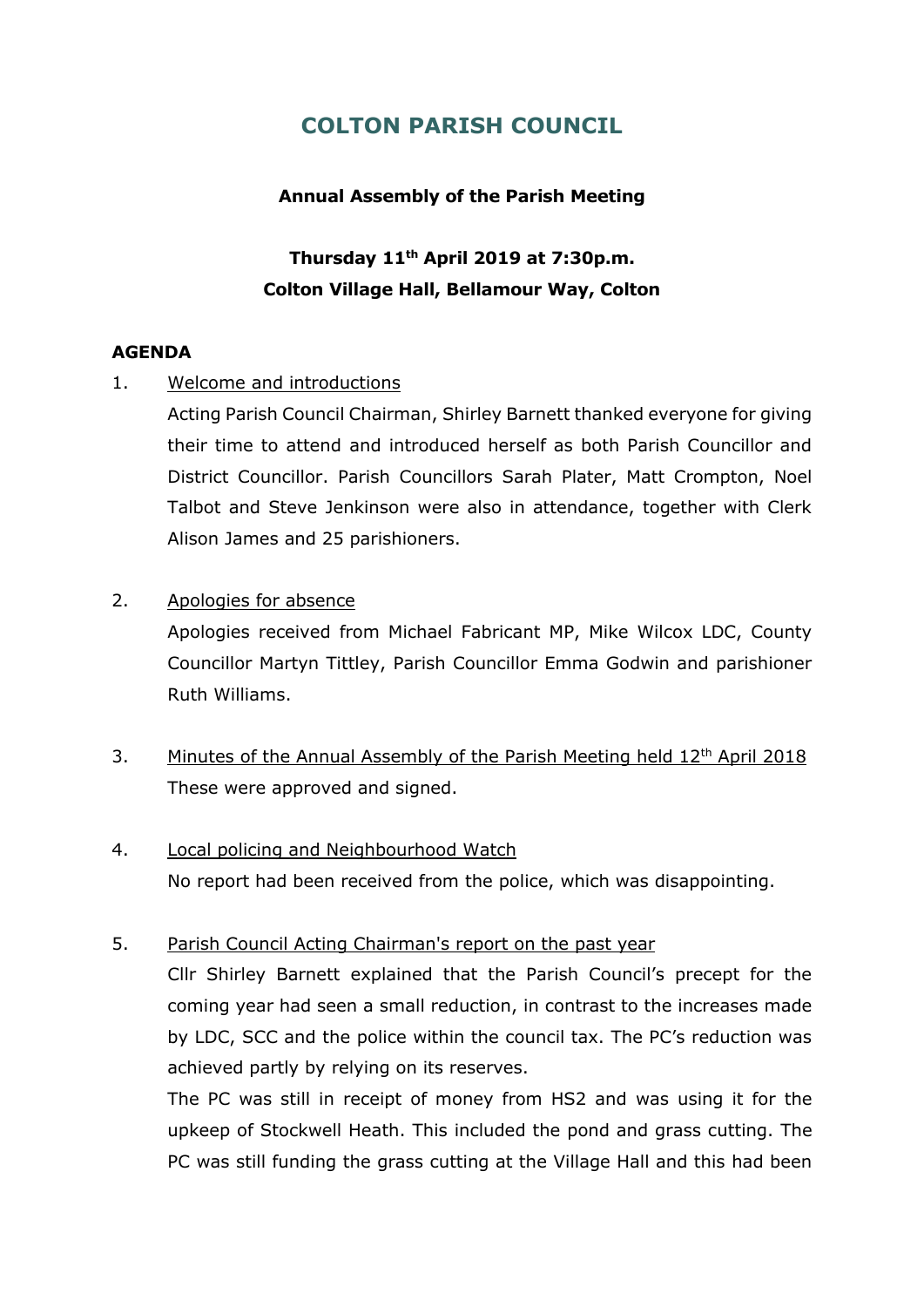extended to other areas in the parish, following the withdrawal of some of the County Council cutting.

The Parish News was still supported by the PC and the increase in its contribution had helped to produce a more refined newsletter.

The PC still maintained the Closed Burial Ground and had full responsibility for the Open Burial Ground. This would be reported under agenda item 7 d).

The New Playground was in full use and enjoyed by all who used it. Money from the PC reserves had made a contribution and resulted in an asset that we could all be proud of. The small group who had brought the playground to fruition were particularly commended for all their vision and hard work. HS2 continued to create concern. Andy Chappell and Ken Rider were thanked for their valuable contributions. The latest cause for concern was the proposed Gas Fired facility, which had seen the PC become involved with the planning department at LDC. The PC contribution, by way of comments, was ongoing and would continue until this issue was resolved. Many residents had put pen to paper and this was a small comfort. Again, the help of Andy Chappell and Ken Rider needed to be acknowledged and also members of the PC, who had spent time and effort in putting forward views.

The PC still regarded the state of our roads as being inadequate and, in some places, dangerous, with frequent flooding at certain times of the year. Again, with the help of our County Councillor Martyn Tittley, the PC would continue to make views known to SCC. Residents were encouraged to report problems, as the more that do, the more impact they are likely to have.

The War Memorial was looking very dignified and the lighting helped those who passed it at night to perhaps become a little thoughtful as to what it represents. The brickwork in the back wall was to be completed soon.

Shirley Barnett added that she had read through her report for the previous year, and noted that the main points then, as now, reflected the concerns of residents and councillors. It showed how, as a parish, we believed that with ongoing effort we could make a difference. Patience was sometimes worn thin, but we must continue to support what we hold dear.

In the coming year there would be a new council who would need everyone's support. Noel and Steve had taken on the task of joining with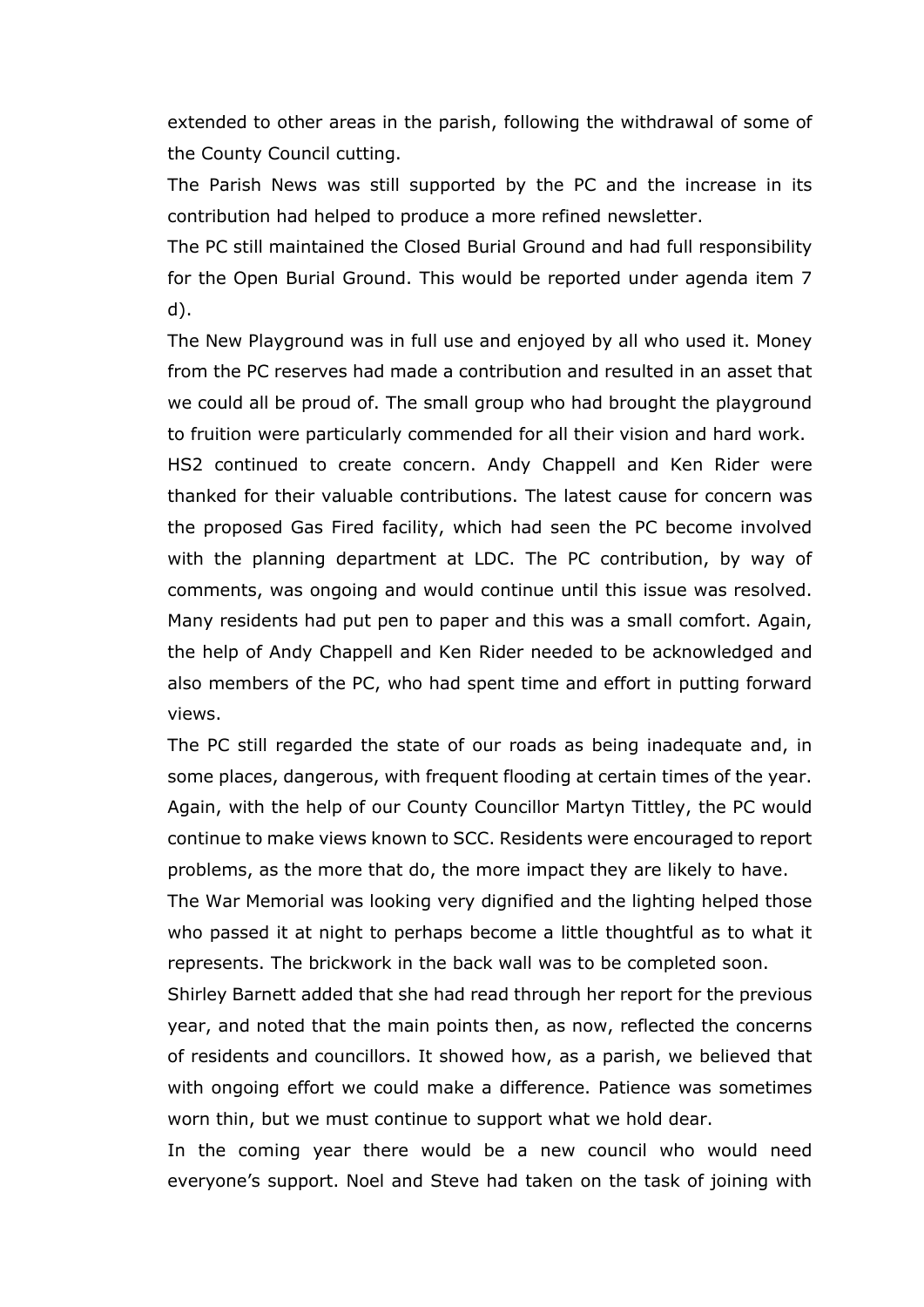Sarah, Emma and Matthew. There would be two vacancies, which in time would be advertised for residents to be co-opted. Shirley Barnett hoped this would take the number to a full council of seven and stressed that no one should hesitate to contact the Clerk or councillors about any issues.

# 6. Presentation of Parish Council Accounts (unaudited) for 2018/19

The Clerk presented a copy of the provisional, unaudited accounts for 2018/19 showing that income had exceeded expenditure by about £470. The closing balance at  $31^{st}$  March was £38,159, a large proportion of which (about £24,800) was earmarked for specific purposes and projects.

On opening to discussion, it was pointed out that as the Parish Council owned the War Memorial, the cost of the refurbishment works should not be listed as a donation. It was agreed that the Clerk should move this item to a more appropriate category in the accounts table.

# 7. Reports from Local Organisations:

# a. Colton Parochial Church Council

Marie Havelock explained that full details were available in the Annual Report. St Mary's Church was open for weekly worship and quiet prayer and also special event worship, such as the moving Remembrance service held the previous year and an open morning for the bereaved. School services were held regularly and well attended by parents and grandparents and there was also Sunday School and Messy Church. There were coffee mornings on Saturdays and a monthly Soup and Cheese lunch.

The church had supported the Parish News, together with the Parish Lands Trust and Parish Council, keeping it free to all and the editor Laura Wilson had done a sterling job, with help from Bill Brown. They were on the lookout for a new editor and now had a dedicated laptop and support team. The fabric of the church was also in good condition, with the electrics having been upgraded and all lights now LED.

# b. Colton Village Hall Management Committee

Chairman Richard Monbiot reported on a good year, with a large increase in bookings and income. At their previous AGM they had recruited several new committee members. However, some representatives were to resign at the next AGM, which would mean that a large part of the community would no longer be represented and the VHMC was looking at ways to make membership more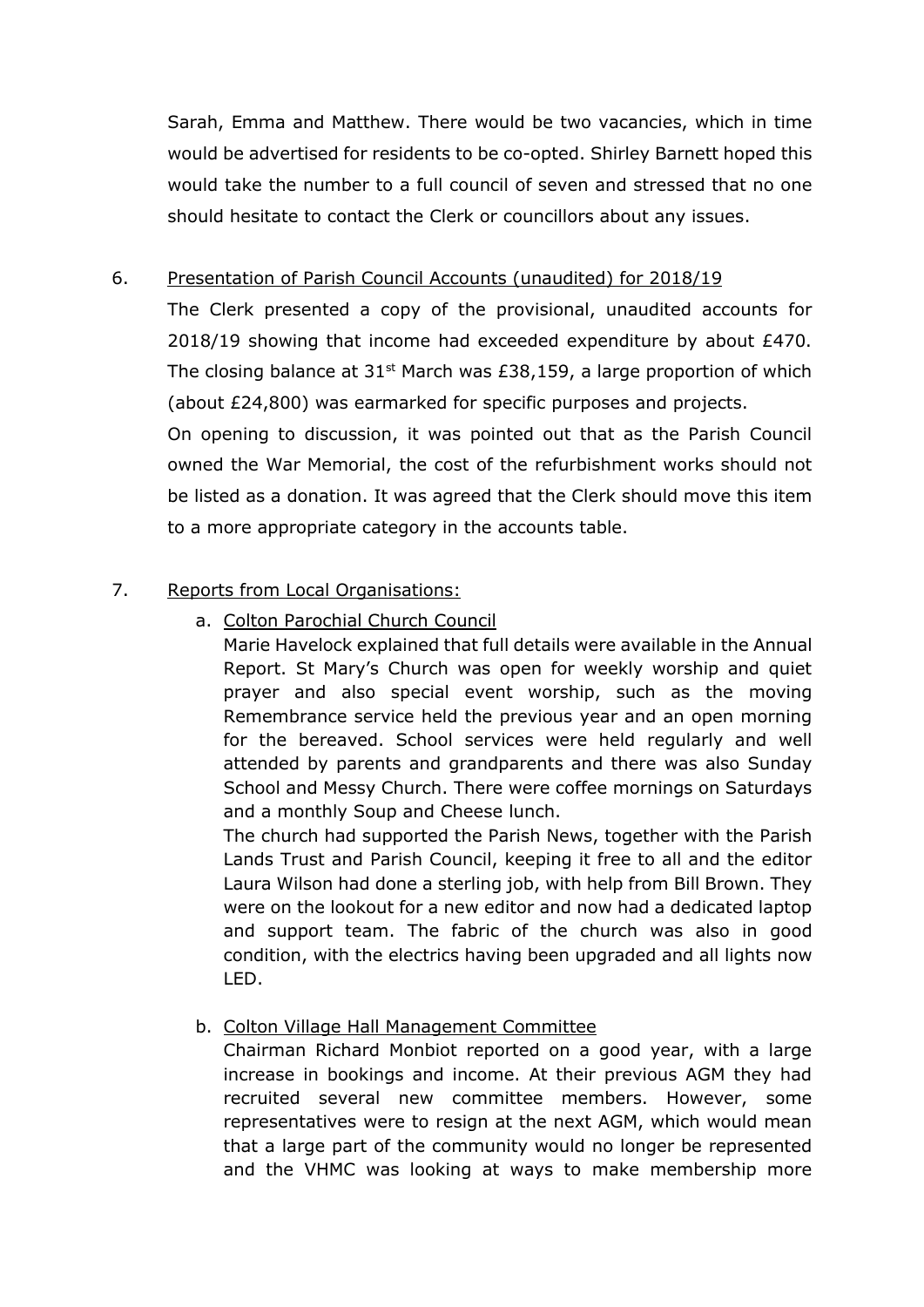attractive. The new playground was very popular and a great asset and the VHMC was looking at a further phase for teenagers.

There were several maintenance issues such as the roof and main entrance doors and a painting party was to be organized. Resurfacing of the car park was still intended when reserves became sufficient.

## c. Colton Parish Lands Trust

Keith Williscroft explained that it was an historic trust and charity, to manage small areas of land around the parish and 2 houses in Hollow Lane. It was also proud to manage the Lower Martlins and marsh for the benefit of the whole community. It offered financial help for hospital visiting, grants for disability aids and equipment and towards expenses for education and apprenticeships, with all requests being considered in confidence. The Trust also supported the senior citizens' Christmas meal and the Parish News.

#### d. Colton Burial Ground Administrative Committee

Sarah Plater, as a councillor member of the BGC, explained that the majority of its funding came from the Parish Council. Maintenance cost about £3,900 in 2018/19, mainly for grass cutting but also hedge cutting. Sadly, the cherry tree by the entrance had had to be cut down on advice from LDC's tree officer but the cast iron gatepost had gone for repair, with the cost being met from Community Infrastructure Levy money and donations.

The BGC had also found, on annual inspection, that a large number of headstones had become unstable, possibly as a result of the exceptionally hot weather the previous summer. A professional opinion had been sought and stickers put on the relevant headstones. That had upset some relatives, which was a matter of regret to the BGC, and it was hoped to explain more fully in a forthcoming magazine article.

## e. Colton Old People's Welfare Committee

Dorothy Bradbury explained that the committee had been founded over 50 years ago and its main function now was to put on the Christmas lunch, which any over 65s in the parish were welcome to attend. It was always an enjoyable occasion, with funds given generously by the Parish Lands Trust to cover the meal, hall hire, gift bag and entertainment and time also given generously by volunteers in the kitchen.

## f. Colton Friendship Club

Judy Winter said that the club had had another successful year, with 55 members and monthly events organized by a team of helpers.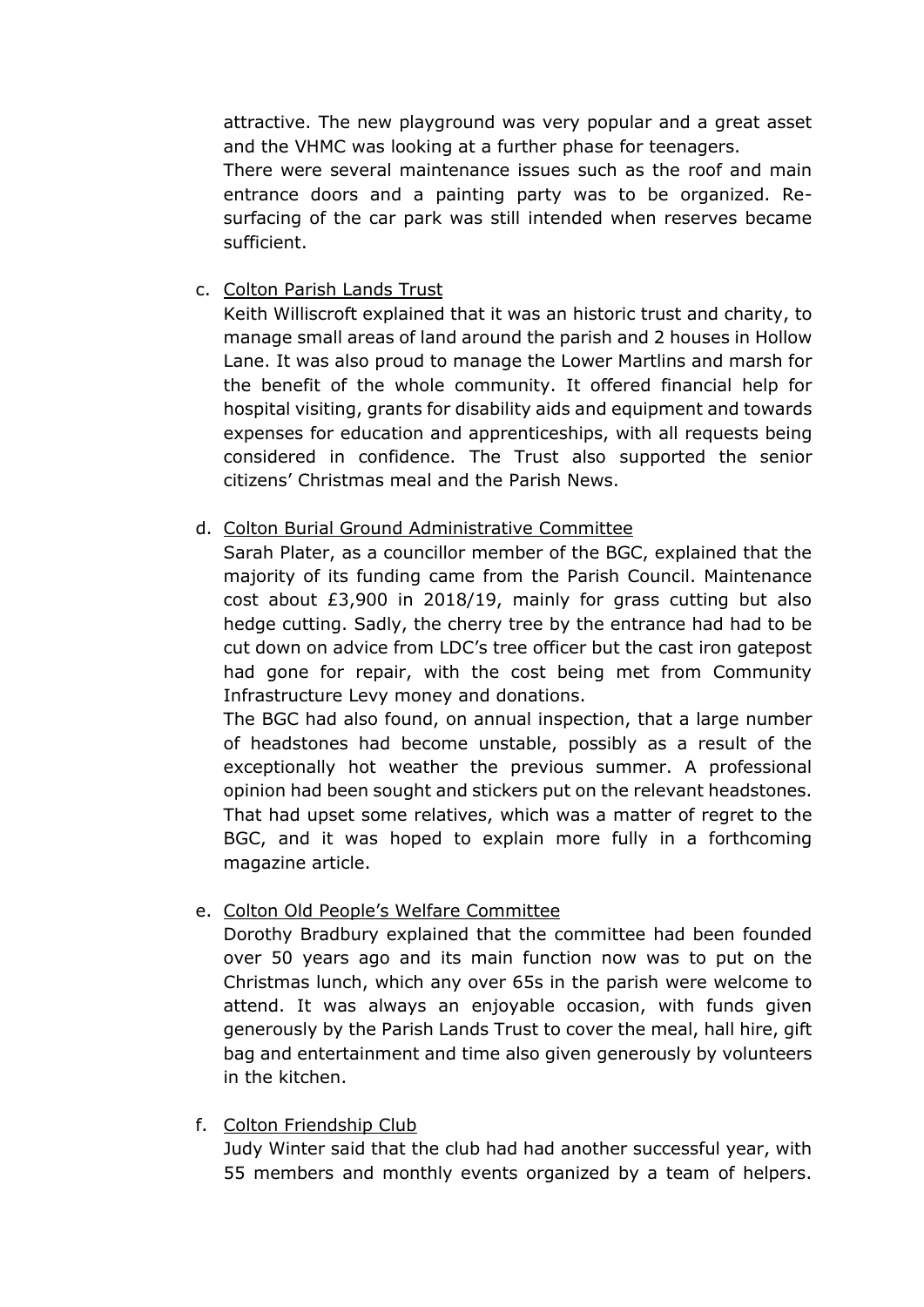These included talks on subjects as diverse as food rationing, a trip down memory lane, rocks and minerals, how to avoid scams and help with hearing loss. The school had visited to sing and there had been visits to Wedgwood and Marsh Farm and a buffet lunch, as well as a fundraising stall at the Christmas Fayre and a generous donation from the PLT towards hall hire and insurance.

## g. Colton Women's Institute

Polly Macmillan explained that the group had celebrated its 80<sup>th</sup> birthday last year, with a meal at Mabel's at Curborough being the highlight. They had a varied programme of speakers and demonstrations as well as occasional craft sessions and outings such as garden visits and always welcomed new members.

h. Colton History Society

Sonia Jenkinson explained that the group was in its  $16<sup>th</sup>$  year, though had sadly lost one of its founder members, Shirley Carter. There had been a wide range of interesting talks on topics such as map making, Chartley Castle, body snatchers and the salt industry. The society put on an exhibition for the  $100<sup>th</sup>$  anniversary of WW1, subsidised by the Parish Council. It also had a wealth of other information in its archives in the Bellamour Room, which were being collated and indexed, with an open day being planned. They were also looking to update their website and create a Facebook page.

i. Colton Produce Guild

Richard Monbiot spoke on behalf of the Guild, which had about 40 members. As numbers were dropping, they were looking to bring in younger members and always looking for further ideas. The Guild had a full and varied programme of speakers and had come out top at the SAGGS show.

j. Colton Nature Reserve

Chairman John Macmillan reported that the meadow had largely been left to mature, although additional trees and shrubs had been planted in the hedgerow, together with 2 commemorative trees marking the 80th birthday of Colton WI and in remembrance of Allan Lloyd, who was instrumental in the creation of the reserve. The bug hotel had fallen victim to local badgers and there had been difficulties with the maintenance regime for mowing and grazing. However, work continued with species recording and a members' event was held, with a talk on moths and a moth trapping demonstration.

k. Colton Ramblers

Secretary Gwen Johnson outlined the range of walks undertaken,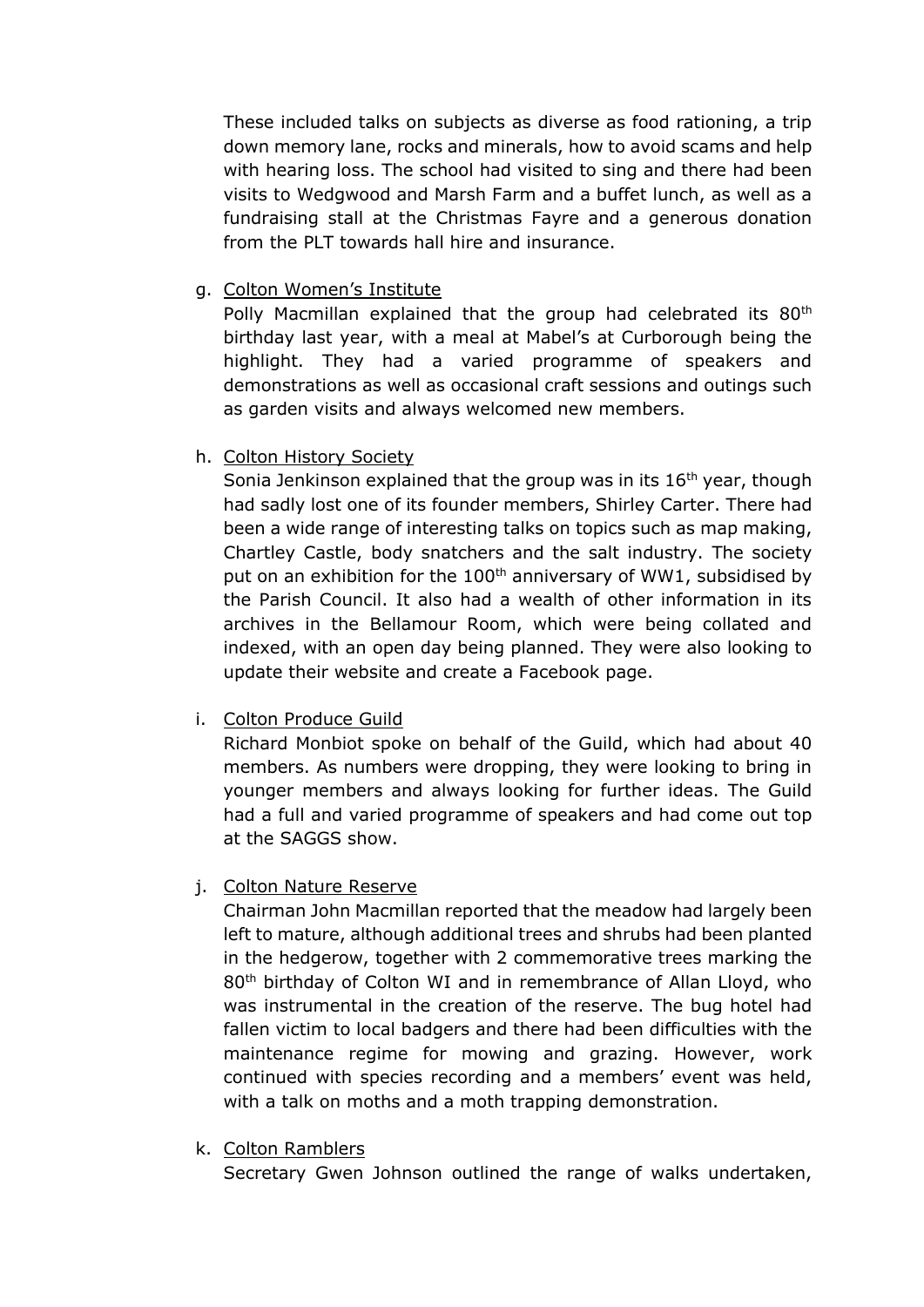meeting on the 3<sup>rd</sup> Sunday of the month with car sharing and anyone welcome to join. There was a bring and share meal in the summer and a Christmas walk and gathering. They had a very simple website explaining how to report any issues encountered on paths and had also responded to HS2 consultation and contributed to Parish Council petition, to achieve a positive outcome for connecting footpaths.

#### 8. County and District Councillors' reports

District Councillor Shirley Barnett offered apologies from County Councillor Martyn Tittley, who had another meeting to attend at LDC. Roads remained the main issue but Martyn Tittley did give considerable help, although patience was required. The loss of rural transport was another concern as was the reduced presence of the police, with farmers suffering a lot of crime. At LDC, they were reconsidering options for the site, following the cancellation of the Friarsgate project in central Lichfield. The Government Spending Review left more problems every year with reduced funding, staff cuts and SCC having to put more money into adult social care and children's services. However, Shirley Barnett also mentioned the 'I Love Lichfield' fund, which considers requests for up to  $£1,000$ , from which local groups could benefit.

## 9. Report from St Mary's School (Actually taken before item 7)

Jon Wynn, as head of St Mary's, explained his role and that Paul Lovern was now overseeing the academy and business side. The school had 4 classes, totalling 85 children, with only about 10-15% living in Colton. The nursery, introduced 18 months before, was going well and encouraging retention. Various renovations had been carried out, such as a new boiler and redecoration throughout. His particular passion was for outdoor learning, with an allotment and small animals, encouraging a respect for each other and the environment, and there were plans for further outdoor developments. The school was working closely with Rev Anne Noble to emphasise the whole child, and was looking for opportunities to work with the community. Academically, Maths was a key area and the curriculum had been raised to be more challenging to the children. He said the school was always receptive to any ideas that anyone may have.